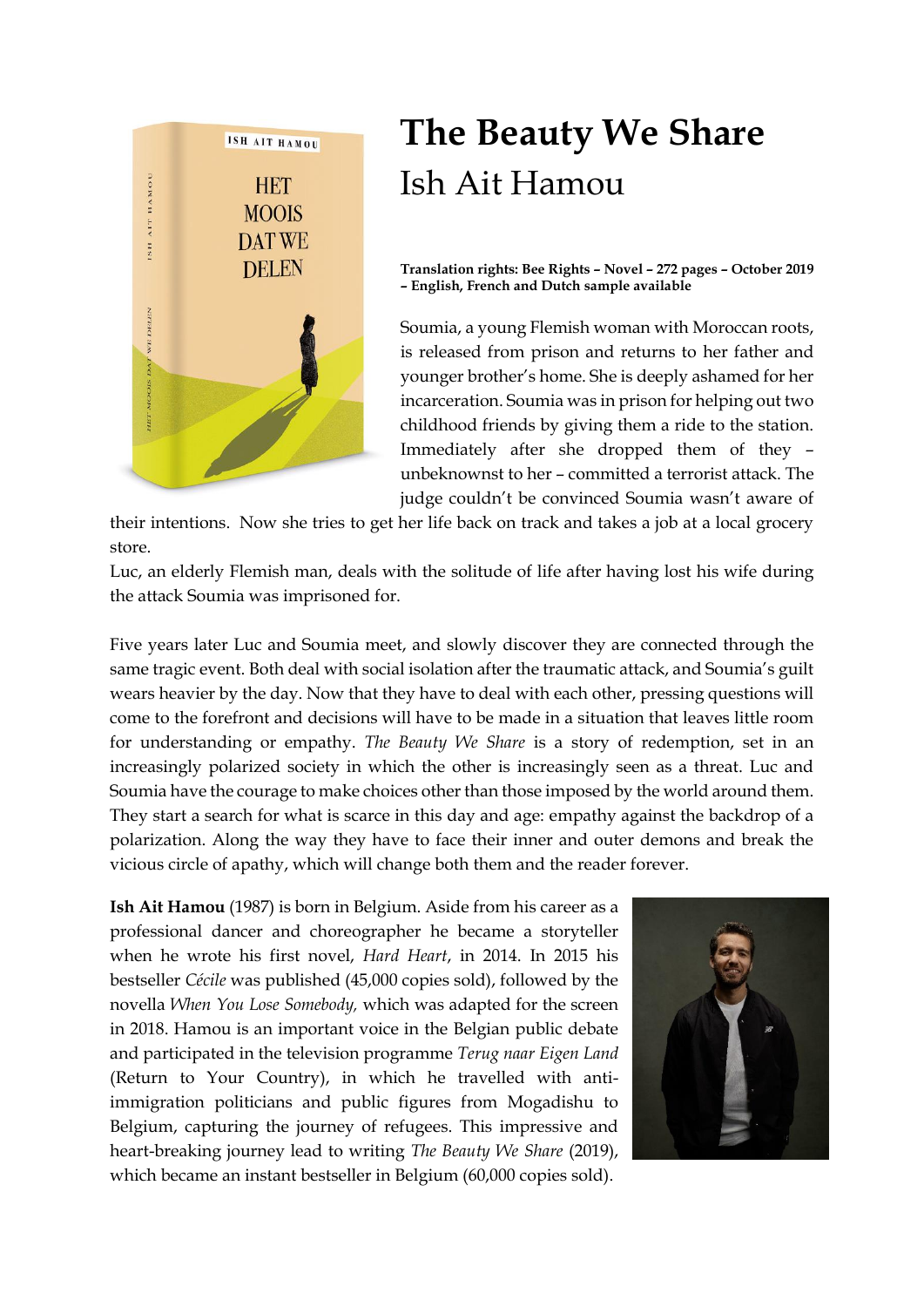# **The Beauty We Share** Ish Ait Hamou

English sample translation

*Celui qui a été mordu par le serpent, a peur de la corde. He who has been bitten by the snake is afraid of the rope.*

― Moroccan proverb

# **Part I: She**

2

I see my bedroom in full sunlight again for the first time. Everything is as I remember it, yet everything has changed. Lifeless. Cold. As if no one ever grew up here, as if no one ever laughed or cried. As though everything had to be forgotten. I lie in bed and listen to the silence I have so longed for these past few years. But now I yearn mostly for the noises that make life normal. The everyday sounds I used to wake up to. The ones that made this house my home. Mama's footsteps. The clatter of glasses, cups,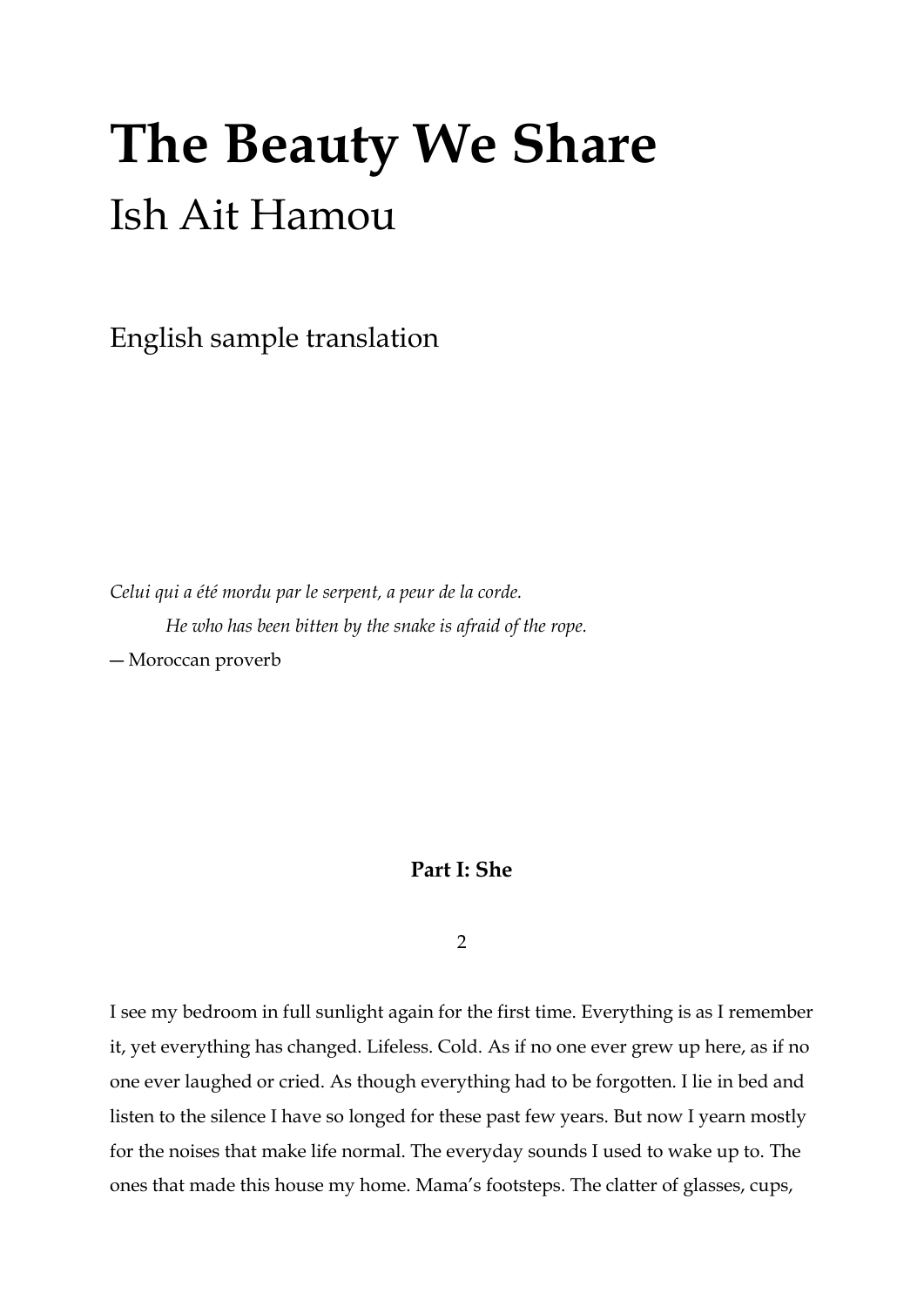and plates. The sound of warmth. It's not something you can describe, but you'll surely hear it when it's gone.

I would have prevented the sun from coming up, if I could. It shines stubbornly into my bedroom and reminds me that I belong to the living. But I can't make myself get up. I'm wearing jogging pants, socks, and a sweater; it's a sizzling early September morning, and yet it feels ice-cold in here. I want to get out of bed, but what then? What's my next step? Life has never been so not-cut-and-dried. As long as I stay in bed, I can cling to the thought that I don't owe life anything. That I don't owe anyone anything.

Through the closed window I hear the small park up the street come to life. The grassy field allows the neighborhood children to dream, just like we used to dream there. Life was simple then, the ball just had to cross the white line. No more and definitely no less. Out on that field, we all believed we could conquer the world. That we could *be* something. Nothing, not even sunset, could keep us from getting closer to our dreams. We would keep on playing, keep on kicking the ball over the white line. No thirst, hunger, pain, or doubt could come between our feet, the ball, and the net. It was there on the grass, surrounded by oak trees and dandelions, that I learned to fight for something. For myself. For my dream. But I've forgotten how. The white line used to be your goal. But that line's gone now. I have no idea which way I have to go. No idea at all.

A child has just one wish before she falls to sleep: to grow up. Now I would give anything to revert to my youth, because only there can you really start with a clean slate. When I got out, they told me I was getting a second chance, and that I should make the most of it. I wonder if it's really a second chance, or if they're just asking me to retrace the rocky path of my first chance. Rocks that, every one of them, cut deep into my flesh.

Finally, I've managed. I'm out of bed. I stretch and give a long, deep sigh. From this perspective, too, it's a fact: nothing has changed, and yet everything is different.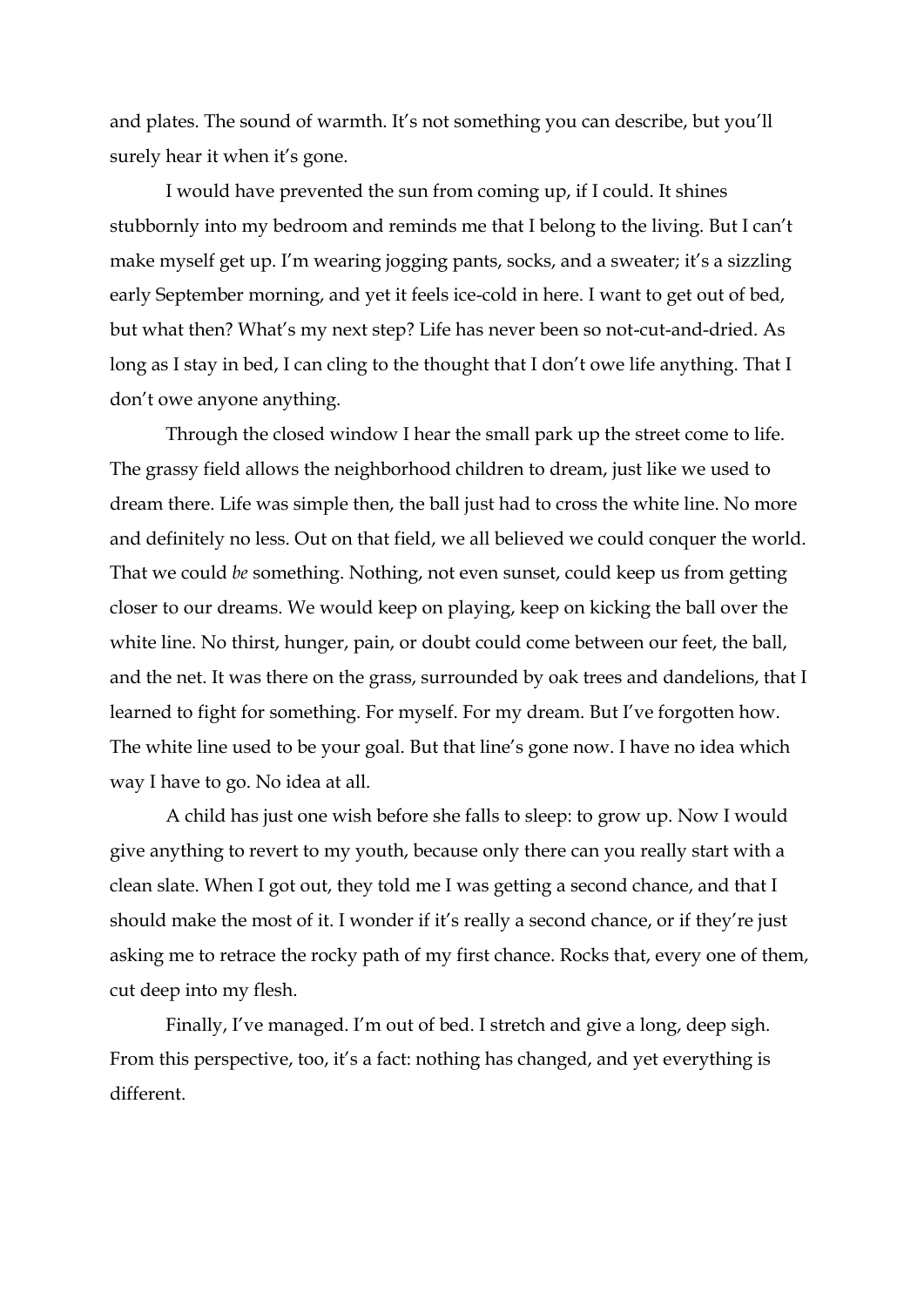My wardrobe in the corner still looks just as puny as the last time I took my clothes out of it. I'd like nothing more right now than to shatter the two mirrored doors. I used to stare at myself in these mirrors during my years of self-searching, exploring who I would become, but now I don't even dare look. If I saw anything in myself back then, I certainly won't see it today. I close my eyes and take two steps forward while I grope for the handles. I jerk the doors open and sniff the musty smell of a wardrobe that's been shut for too long. I open my eyes. It's not just my old clothes lying in there, it's much more. Every pair of pants, every skirt and every T-shirt comes with a memory, and every memory comes with regret. Smells, colors, and sounds come tumbling out. I hadn't expected this. I close my eyes again, quickly close the wardrobe doors and take a few steps to one side. My jeans and favorite sweater are still hanging on the hooks. I feel around in the jeans pockets and come across a few reminders of my old life. A piece of chewing gum, some small change, a movie theater ticket. The ticket stub is illegible now, but I know exactly what it says. Which movie it was. Time can blur an event, but it can't erase it entirely. The memory lies dormant, waiting for someone to dig deep enough to find it. I hold the ticket stub. My stomach knots up. I still remember. Summer evening. Hand in hand. Popcorn and laughter. Cuddles and tender words. Jokes and Cokes. Movie and making out. Strolling and a talking, so many talks, for hours on end. About us. Children. Names. If we had a boy, he could choose the name. 'Samir,' he says. I remember how happy he was when he talked about our children who still had to be made and born. I knew then: he'll be a dream father. I push that memory away and wonder if I'll ever see him again. I wonder if I still want to.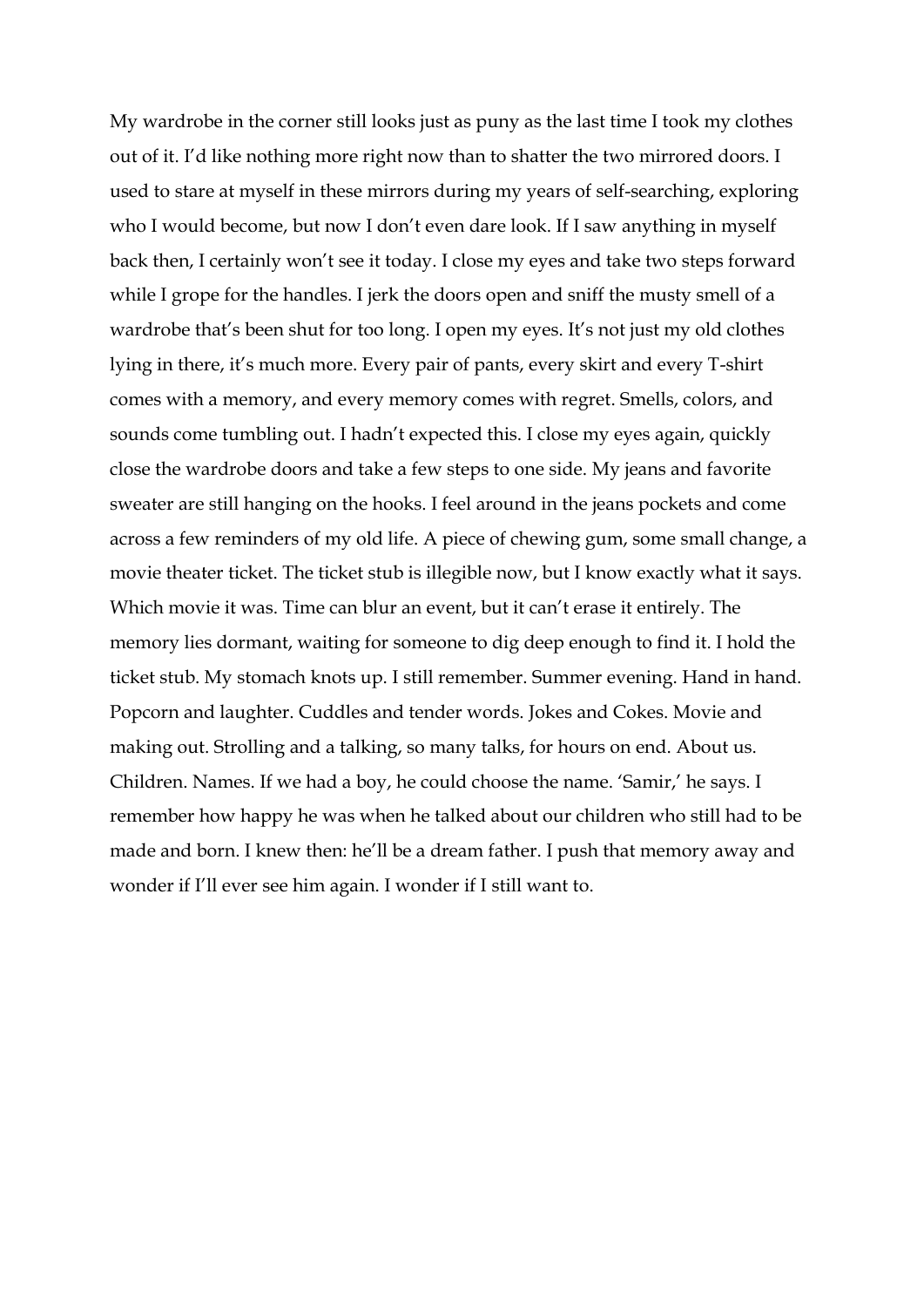I lie back on my bed and hear passing cars slow down, children noisily making their way to school, the crescendo of chirping birds. And I hear how these sounds fade into the background when the coffee machine starts gurgling downstairs. Father is awake. There is one person in my life I don't ever want to let down again, and that's Father. Not because I'm afraid of him, but because I owe everything to him. I hear him walk across the kitchen. Then I hear the door to the toilet, he's in there for just as long as he used to be. He flushes. The sound spreads throughout the plumbing, which winds its way like veins through the walls of the house. Now he walks to the bathroom next to the WC. I hear water sploshing, and then not. It's being caught by his large hands, which when cupped together are bigger than the old fruit bowl on the kitchen table. He freshens his face, to let his body know it's time, that life awaits.

The scuff of the second chair echoes all the way to my room. It's my younger brother, the brother I no longer know and who no longer knows me. And yet, once I played an important role in his life. I was, after all, the only one who could be a bit of a mother to him. As a toddler, he used to gaze at me from his bed for minutes on end. Those laughing eyes, without words or intent. Just looking into each other's eyes. As a youngster, he could still look at me like that. Karim is now eleven, and I'm more of a stranger to him than the mailman.

I get out of bed again. The sun is a bit higher now, and I listen as father and brother head for the front door. I wait until I hear the car drive off before I open my bedroom door and go downstairs. My left hand grazes the light-gray wallpaper, and with my right hand I reach for the worn wooden banister for support.

There's not much coffee left, not enough for a cup. I can see how far up the pot had been filled. Father clearly did not drink just out of thirst. I chew on my brother's leftover breadcrusts. I was always taught that you mustn't waste food, a lesson that apparently hasn't been passed on to Karim.

3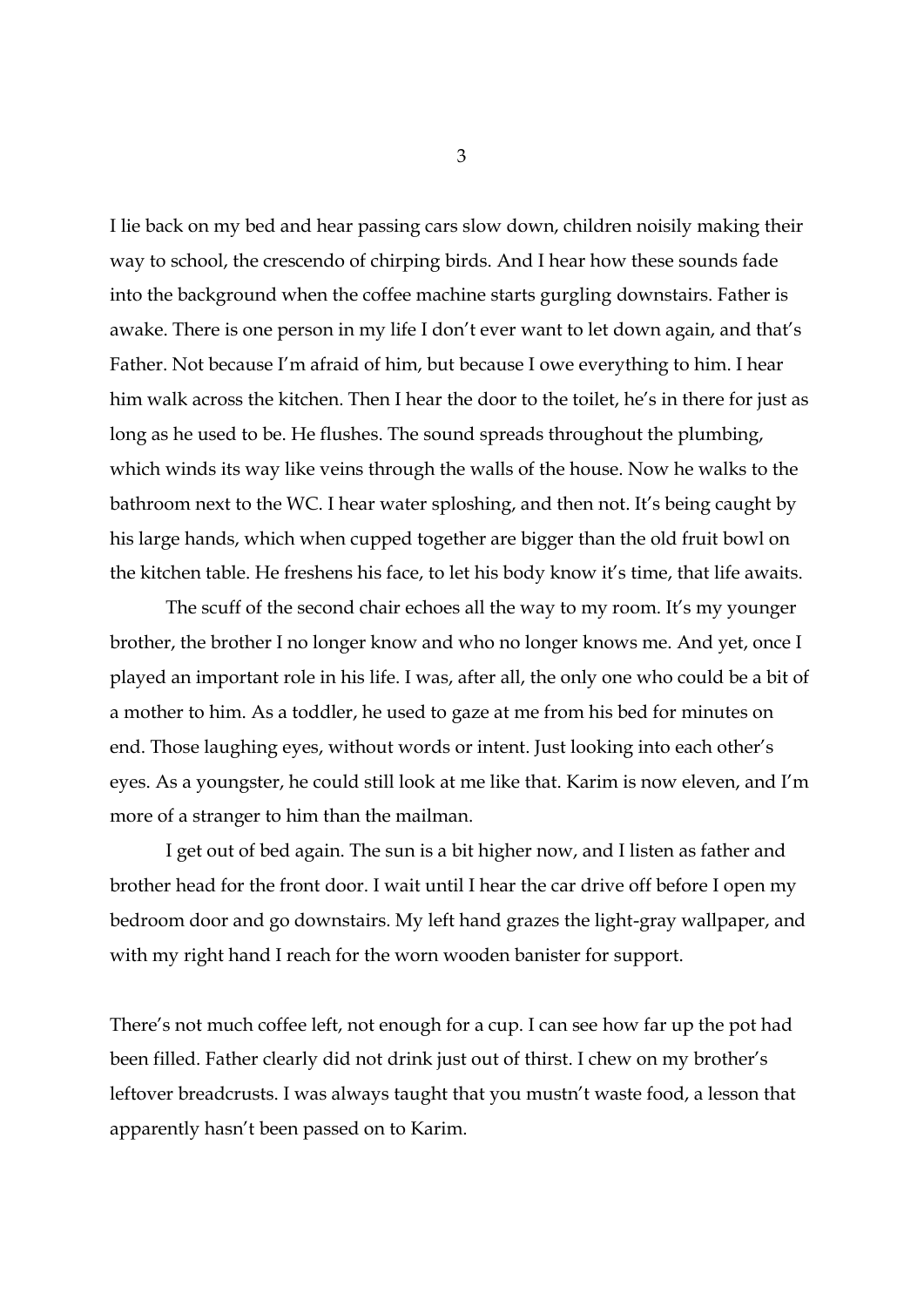Mama was the one who taught me the rules. She exuded attention, Father exuded aloofness. I didn't always understand what she said, but I knew it was important. Father was a quiet man who made sure we never lacked for anything. He saw to it that Mama's rules were adhered to. But that was then.

I sit alone at the kitchen table, with my feet on the floor tiles. I get up and count them. From the door, twelve tiles to the north, six tiles to the east, and then I land on the warmest tile in the house. It almost makes me smile. The warmth radiates via my feet, through my ankles and up to my legs. I am standing at the heart of the house. That's what Mama always said. That we had to care for the house with the heart. The tiles are warmed by the radiator pipes that ran under the floor, but I didn't know that back then. Mama's explanation sounded better. I hear the tick of the second-hand on the kitchen clock. I hear it ask me questions I have no answer to.

An hour later I'm back on my bed. In the late afternoon I hear a car pull up outside. Through my bedroom window I see my father and brother get out. It's good to see them together like this. They have managed to get by without a woman in their life.

Maybe my absence is the reason they've become so close. You can convince yourself of anything if it helps free you from your pain and guilt. I'm happy for you, little brother.

It is evening. Downstairs, the television is on. I hear the noise of pots and pans, and the phone ringing off the hook. I eavesdrop from the top of the stairs. Everyone calls to ask how I'm doing. Some who are genuinely interested, others who are just nosy. All my father can do at this moment is lie. I hear him say everything is okay, but it's not, and I don't think it ever will be okay. He says what he thinks he should say, just as I'm sure they ask what they think they should ask. If they all only realized that neither side wants this right now. Everyone must be calling, judging from Father's answers. Family, old friends, neighbors, journalists who have been stalking their prey. Then I hear my father call my brother to dinner. I do not hear my name. I am a memory, something from the past. I don't blame them. In a way, I'm relieved. We haven't yet reached the moment that I have to look Father straight in the eye.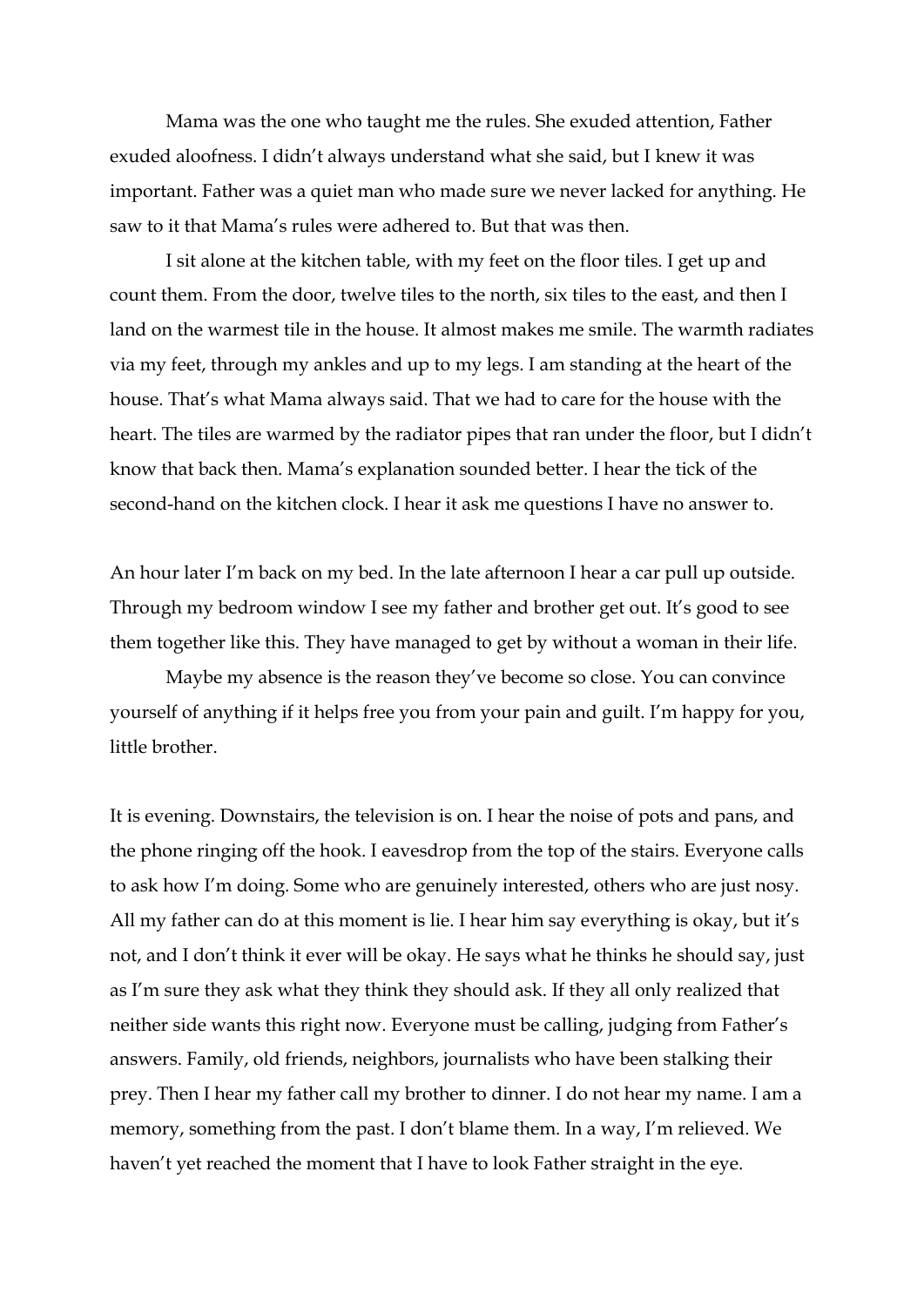I hear Karim leave the table after dinner and walk to the hallway. I hurry back into my room, softly shut the door. Then I retreat under the covers, like a child who doesn't want to be caught still awake. I hear the footsteps of a young soccer player on the stairs. Quick, in a regular rhythm. They cause the wooden steps to creak, they come closer, slow down, and pause in front of my room. I can hear his breathing on the other side of the closed door.

My heart beats so loudly that I press a pillow against my chest. Then he walks on, to his room.

Downstairs, the TV volume is turned up. Father is probably sitting in his usual corner of the sofa, watching the news. The satellite's on. I hear the dish up on the roof rotate to bring images into the house that you can't get here otherwise, to tell a portion of the truth that isn't told here otherwise. Father will watch and listen intently, as he has always done, now without the fear that his daughter's face will appear on the screen, because his daughter is now lying above him, in bed.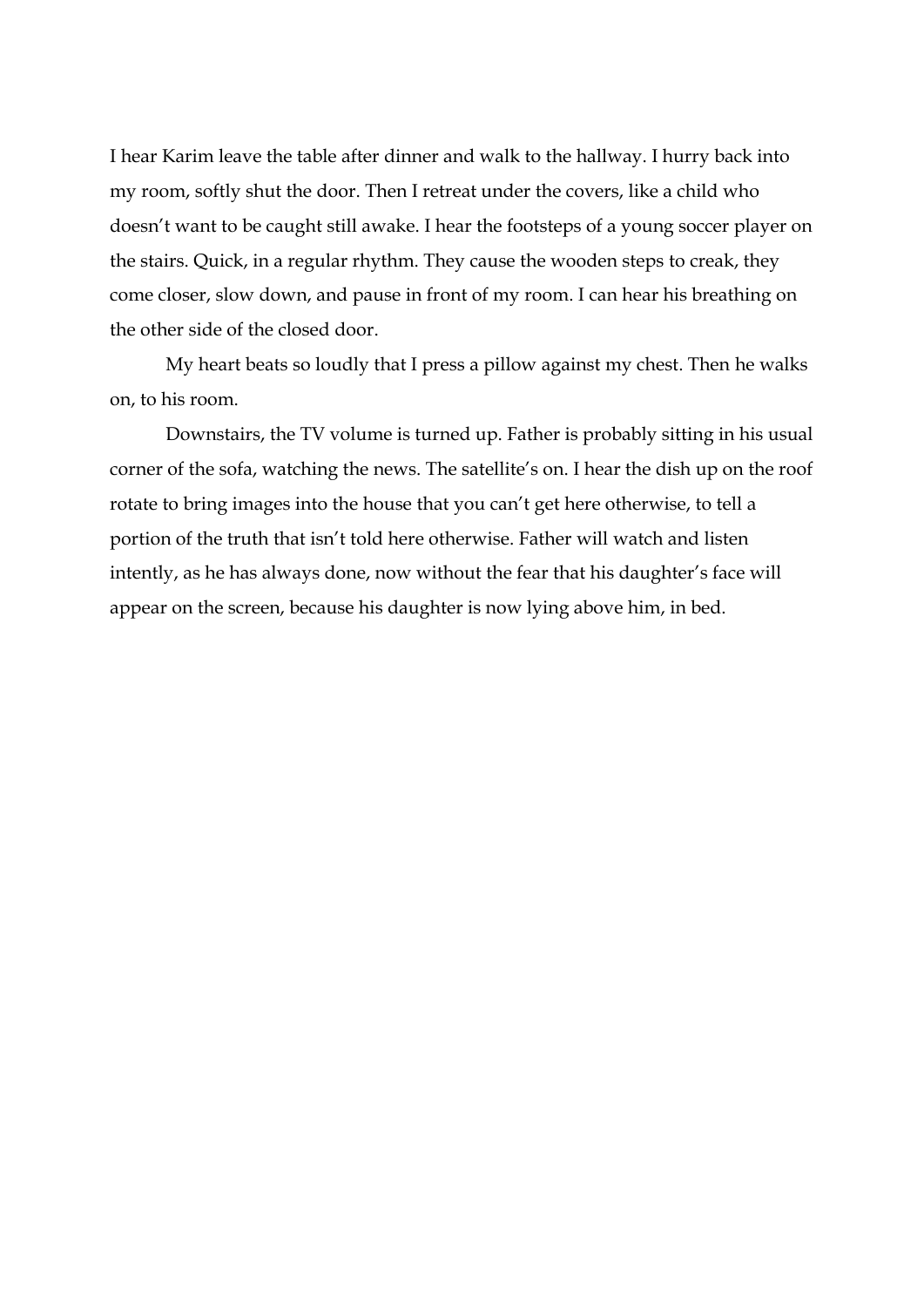A dark-blue light glows above the rooftops. The moon is low, lower than I've ever seen her. The moon is a 'she', my mother always said, because who else could be the bringer of rest. I turn over and through the gap in the bedroom door I notice a bright light. It flashes in a whole sequence of colors. It's coming from downstairs. I go down; my footsteps no longer betray the footballer in me.

Father has fallen asleep in front of the TV. Yes, he's in his usual corner of the sofa. His short legs are stretched out and crossed, his arms, too. Heaps of rubble are reflected in his glasses. The Western coalition has hit a target again, a hospital this time. Our bombs have caused casualties. I read the subtitles, right to left. I look from the TV screen to my father. I want to wake him, but I don't have the courage. The remote control is stuck between him and the sofa back. I hesitantly reach over him to retrieve it. No distance has ever felt so great. Then I push myself back upright, and just then I see he has opened his eyes. I look at him, by accident. He looks at me, by accident. I want to say something to him. That I only wanted to turn off the TV. I want to say he should get some sleep. I want to tell him I'm sorry. I want to ask him for help, but I say nothing, in the hope that he is sleeping with his eyes open. But he's not. Through the reflection in his glasses, I see his pupils move back and forth ever so slightly. Eyes searching for something. Now he focuses on me. I see the dark circles. I feel a jab in my heart, it is pity, pity for this man because he is my father. On each pupil I see a white speck, a jellyfish floating on water. But Father is only shortsighted, not blind. He turns his face toward the television screen, seems to realize where he is now. On the screen, bodies are being covered with sheets. He watches it for a short while and then lets his head sink back against the sofa, and he shuts his eyes, as though he had seen something that is not actually there.

4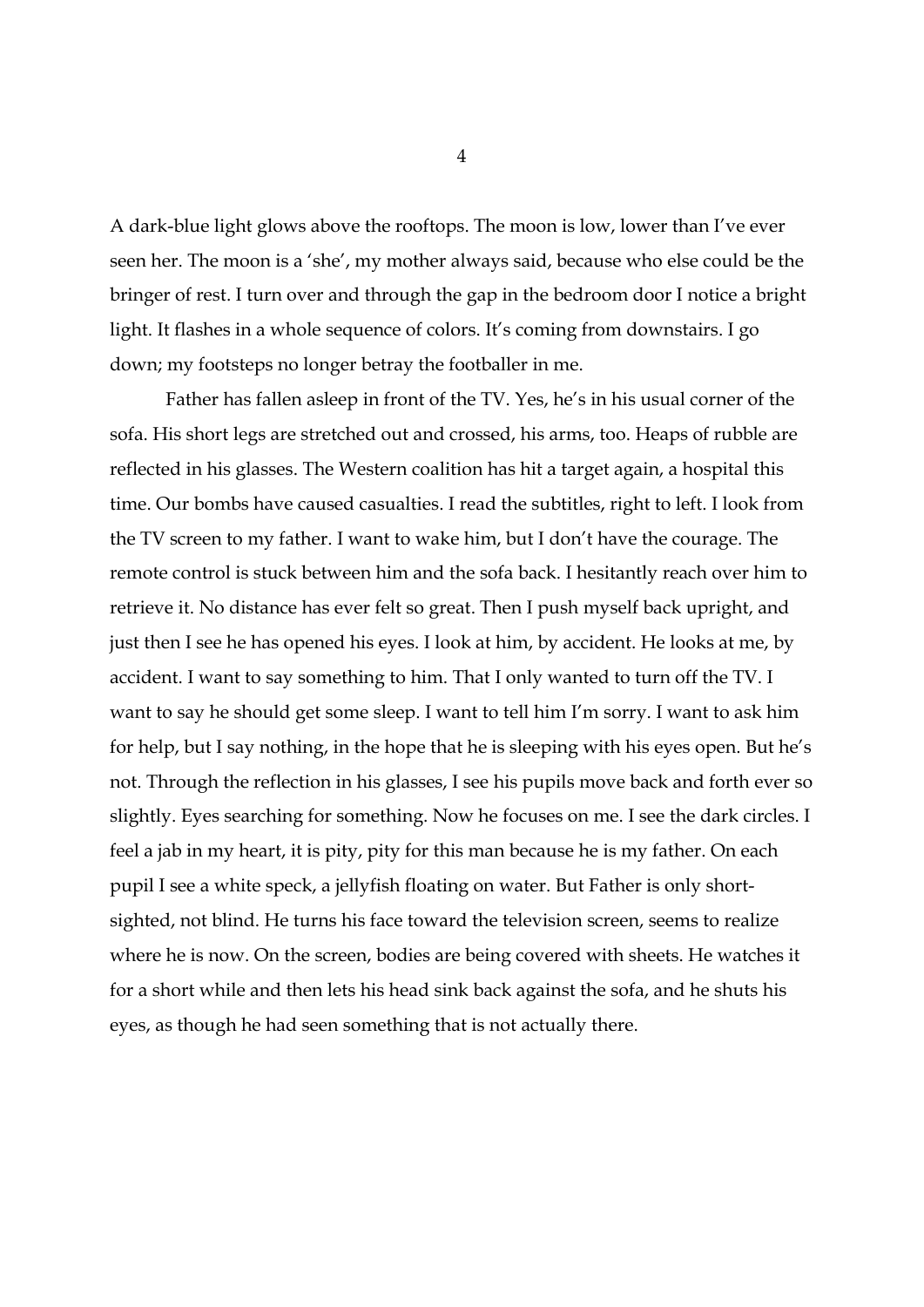There are no windows in the waiting room, only doors. Large, heavy doors leading to who knows where. I sit under a flickering fluorescent light. Across from me, a few seats to the left, sits a skinny woman. Next to her is a man with a mustache, presumably her husband. He's wearing gray jogging pants and black slippers. The tips of his fingers are yellow, like his nails.

It's quiet here, and calm. Occasionally there's the sound of a distant voice or a closing door. Or a rolling bed or cart. The only constant is the hum of the vending machine—even in a hospital you can buy Coke, chips, and candy.

Every now and then I glance at the door to the waiting room. Father hasn't arrived yet. I'm far too warm, but I try to ignore the discomfort. No one has come out yet, neither for me nor for the couple across from me. A doctor is tending to Karim and I'm anxious to know how he is.

The man with the slippers looks at me. He's probably wondering who would dress like this. The sweat under my three pairs of socks makes my feet itch, but my shoes are too tight for me to wriggle my toes. I look at my feet. Shoes are telling, because if there's one article of clothing that can reveal the state of the wearer, it's shoes.

The man with the slippers mutters something at me. His words get stuck in his long, bristly mustache, like an insect in a spider's web. I have no idea what he wants from me, not the faintest idea of his intentions. Come on, where's the doctor? The man asks if I understand Dutch. Why would he assume I don't? I apologize and say I didn't hear him. He looks surprised, the wrinkles and lines on his forehead come to life.

'Ah, I thought you were one of them who won't learn the language.' 'Sorry, I didn't mean it badly.'

'Sure. You people never mean it badly, do you?' He laughs.

I do my best to ignore him.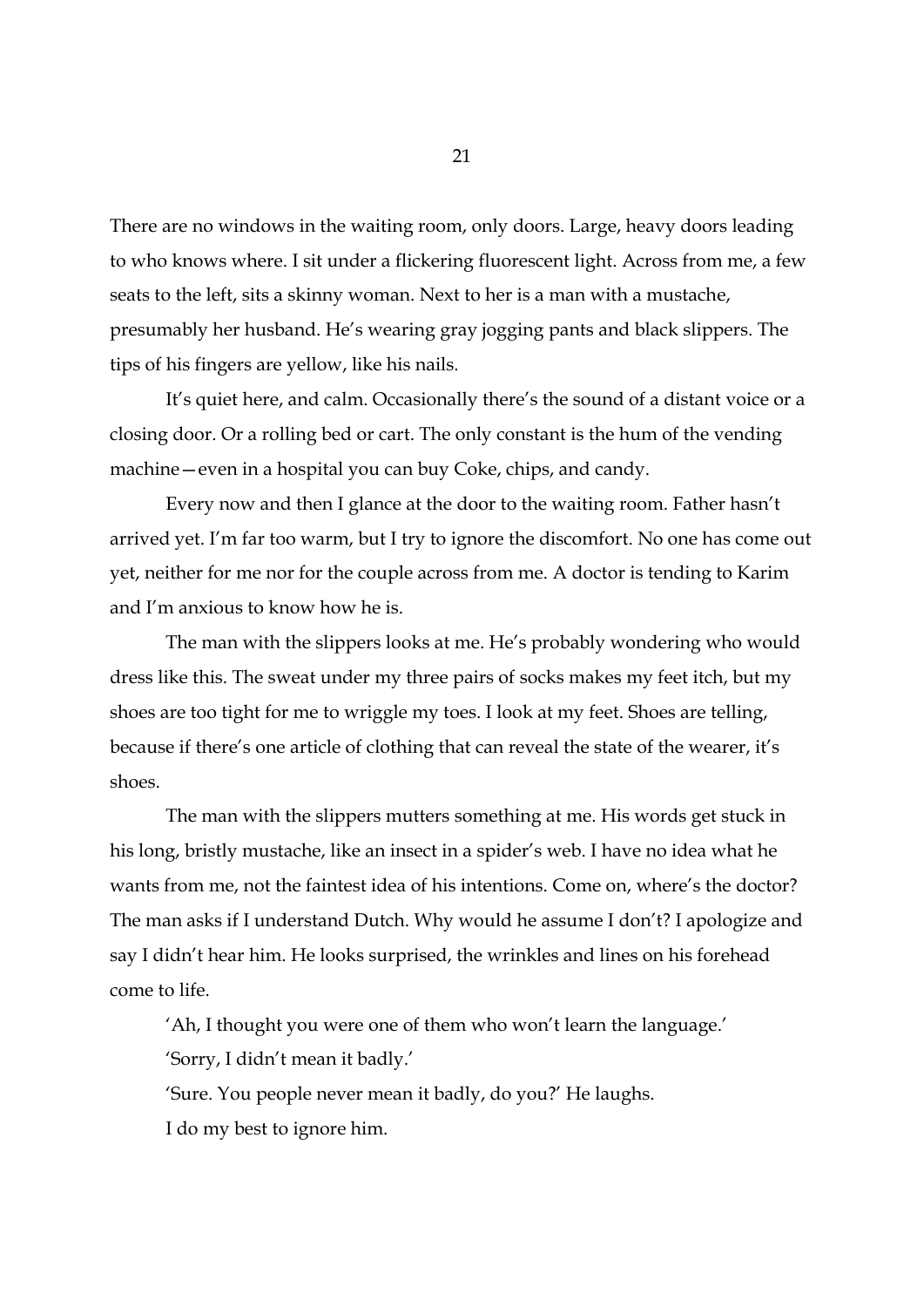'Just kidding, heh. That's a lot of blood. I saw you two come in. It don't look too good. You start 'em young, don't you?'

He laughs again. 'Well, y'know, sometimes people just get fed up.'

I feel a cramp in my stomach; he's baiting me. I endure his words in the hope that he'll get bored with my passiveness and leave me alone. But he's not finished yet.

He takes out a packet of shag and starts rolling a cigarette. His fingers know exactly what to do, so well that they no longer need his eyes.

'But do you get that? That sometimes we just get fed up? You got to understand that. We can't always look the other way. Really, I got nothing against you people, but sometimes it comes to this. These things happen.' He licks a piece of cigarette paper. His teeth and tongue are as vile-looking as his words.

'But a lot of you don't see that. And that gets on people's nerves, 'cause it's almost like we're not allowed to be honest anymore. And if you can't be honest, what's left, eh? In the end it comes down to gratitude, you know? Maybe that's what people want: that you folks show this country a little gratitude. I mean, you're far better off here than there. You're grateful to us, right? Are you grateful?'

I look around. I want to leave, but I have to stay for my little brother. If the doctor comes looking for me, I have to be here.

'Lemme put it another way,' he says, pausing to finally roll up the cigarette. 'Do you people have this in your country? That when you're sick or get beat up you can just waltz into a hospital, free and all? Do you have that there?'

 $T \cdot T$ 

'It's them little things, see, we take pretty good care of you people and don't expect so much in return. Learn the language, work, just act like normal people, be normal. You know, we got values here, either you go along with them or you leave. Not that I'm sticking up for the racists, but sometimes they've got a point. If somebody don't like it here then they can just go back where they came from. And by the way, some of your people are friends of mine, and they think the same way I do.'

He looks at his cigarette, satisfied. 'So the question is: are you grateful to be allowed to live in this country?'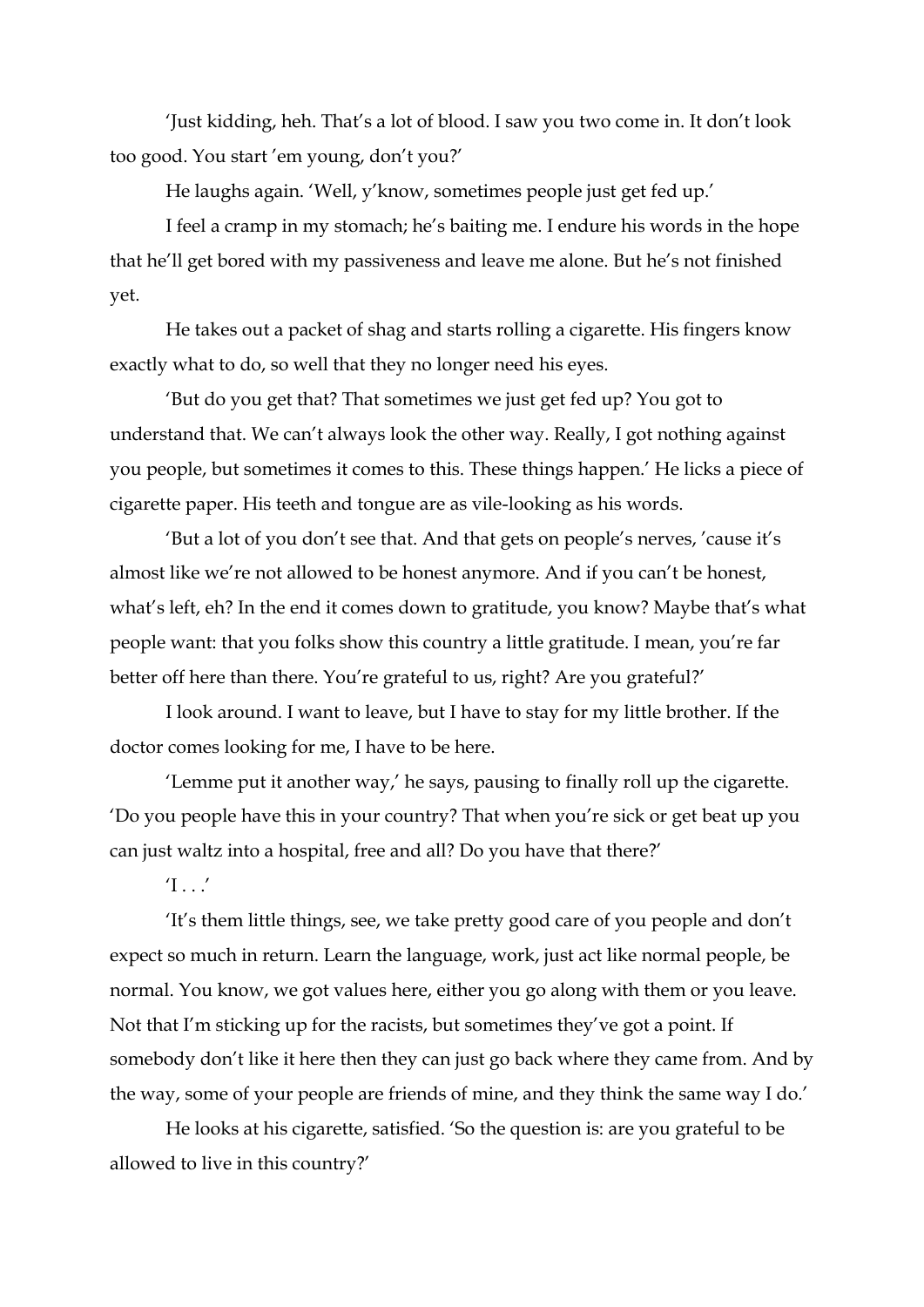It sounds so simple that his words almost become self-evident. But the message behind his words infuriates me. I am ashamed when my lips surrender to the power he has over me: 'Yes.'

'Well, well. Good to hear. You people might want to say so now and then. That, and sorry. Sorry's something we could do with hearing a little more often. Now I'm gonna go smoke this thing, if you're gonna poison your lungs, what better place to do it than in a hospital.' A big fat guffaw, and off he walks. His wife hasn't moved a muscle the whole time.

I check back with the receptionist. I ask if there's word about my brother. If she has any idea how long it might take. She says she doesn't know and that I should wait here. So I wait.

The longer it takes, the more my blood boils. This *is* my home, you idiot. IDIOT! I was born here. I'm here and there, I'm good and bad. I'm not half, I'm double. That's what I should have answered back.

I calm down when I see the waiting room door open. He looks tired, worried, but he's here. Father has arrived.

I walk down the third floor corridor carrying a coffee in a plastic cup. Father wants it black with two sugars. Some of the doors are open. For some people, this hospital is where they begin their life, for others, it's the end. I think of Mama. Hers was room 423. On her last day she said that a deathbed is the only place you can forgive the devil, not so much because his wickedness can't harm you anymore, but because you realize forgiveness brings you peace. I wonder if she'd have forgiven me. I wonder if I can ever forgive those two kids who did this to my little brother. I'm not sure if forgiveness is still done anymore. Nowadays people see being harsh and judgmental as a sign of strength.

A few drops of coffee splash onto my shoe. Karim's door is open, too. Father is sitting next to him. From here it's hard to say if my brother is asleep or awake. His eyelids are purple and swollen. He's got two stitches.

I walk over to Father, hand him the coffee and perch on the edge of the windowsill.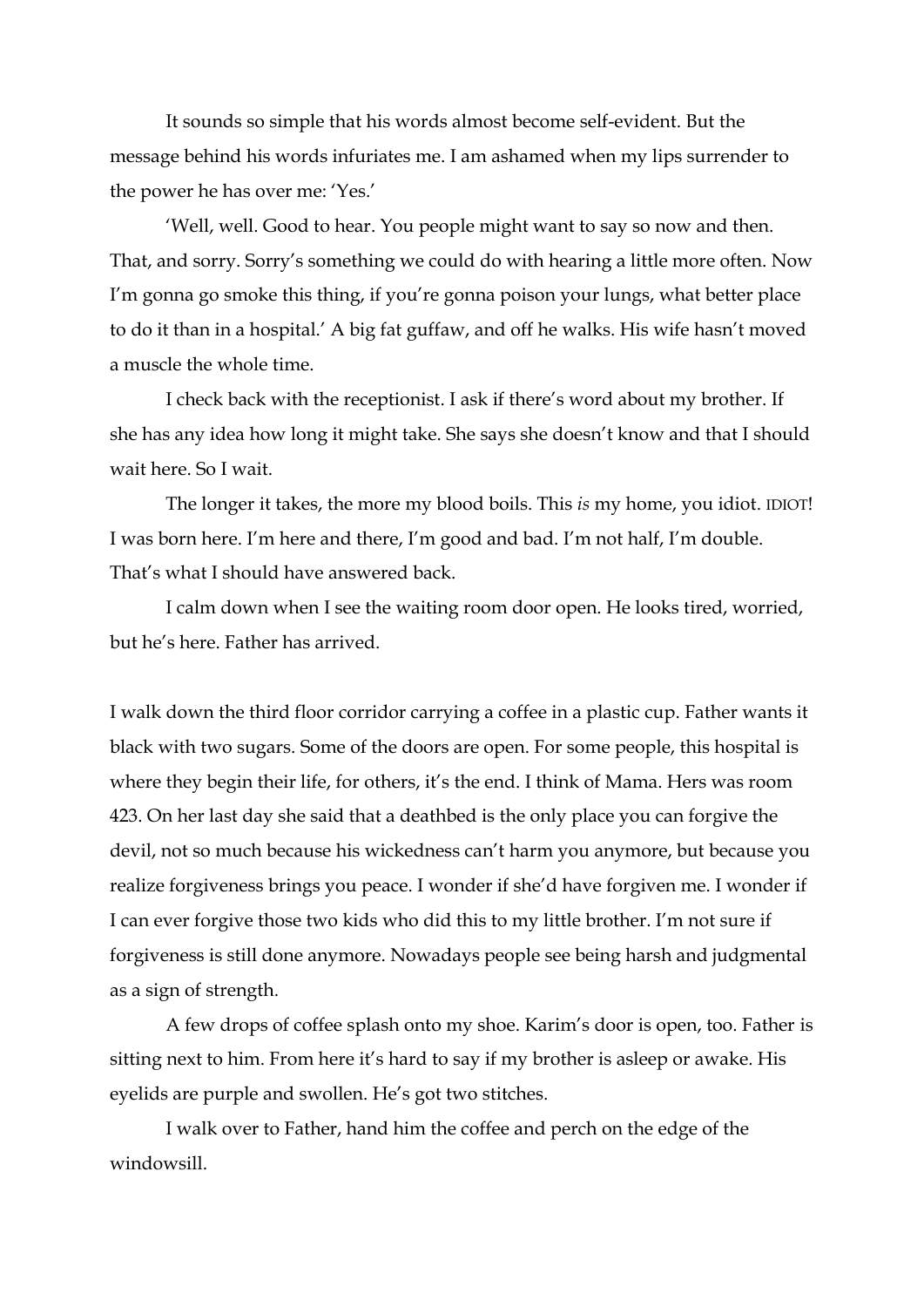'Where were you?'

'The machine was all the way downstairs.'

'Where were you when Karim was in the park?'

'I. . . was home. On the computer, looking for work.'

'Why are you dressed like that?'

'I was about to go jogging.'

Father raises one eyebrow. 'Go home and pick up some things for your brother. He'll have to stay here for two or three nights. I'll wait until he wakes up.'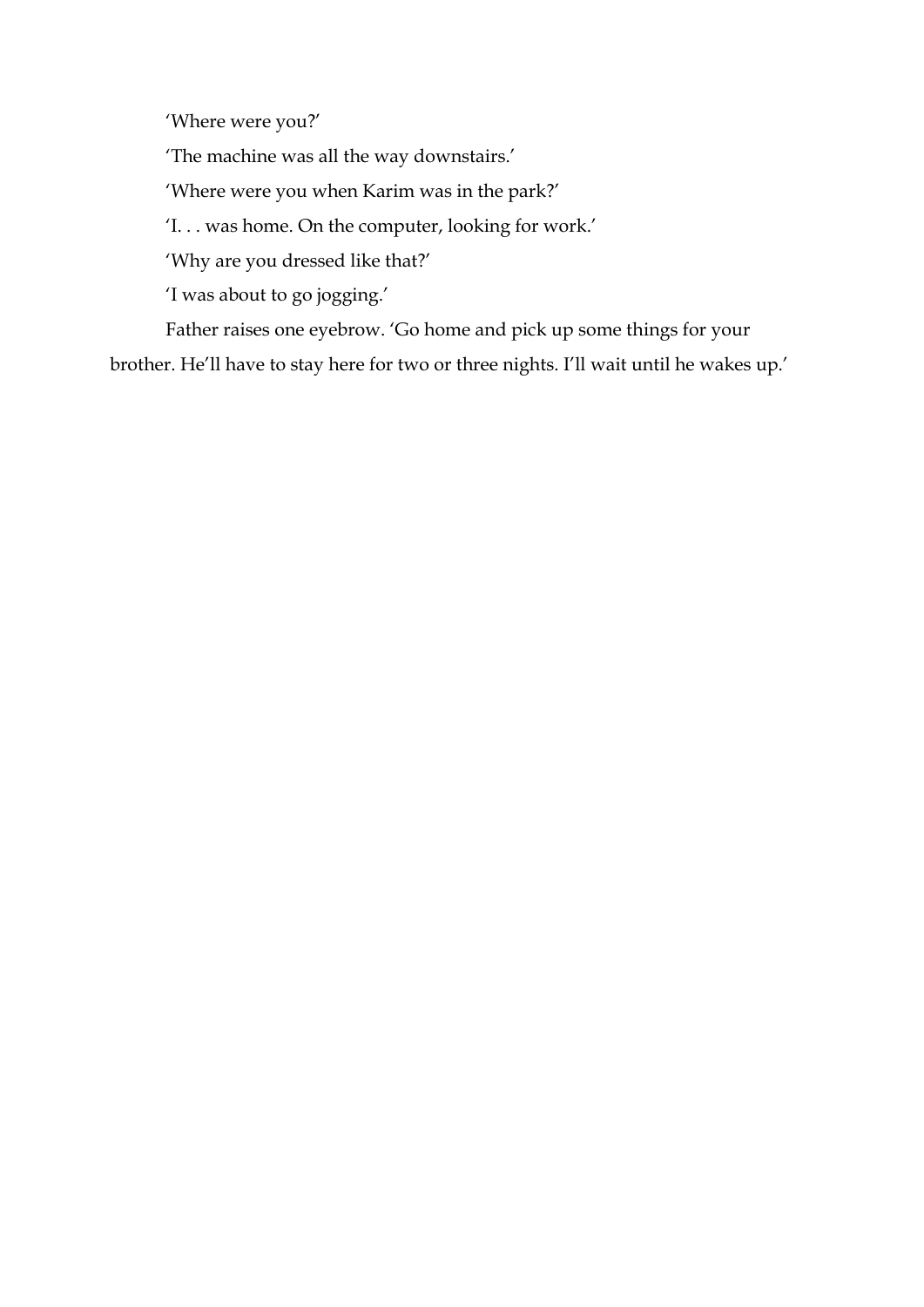*It was 4:20 a.m., I was lying in bed and could barely keep my eyes open. They had booked a cheap flight from Paris to Nador, at least that's what they said. The only thing was, they needed to catch an early-morning bus from downtown Brussels. And the first bus from our town to Brussels left too late.*

*I checked my watch occasionally, knowing they would ring the doorbell if I was even a minute late. I did not want Father or my little brother to be woken up.*

*I was already in my father's car when I heard their suitcase come rolling up. They had one big gray roller suitcase, and a small backpack each. I wanted to help them load their luggage, because the last thing I needed was a lecture from Father on account of a scratch on his new car. But he said he'd rather do it himself. We didn't say much on the way. I wanted to put on some music, but didn't. I knew they had become ultra-religious and I didn't feel like having to defend my favorite songs at half past four in the morning.*

*So anyway, we got to the bus station in Brussels. I got out and watched as they took their luggage out of the trunk. I was surprised how little they had with them, for a trip to Morocco. You usually brought at least a shirt, trousers, or pair of shoes for each family member, and every year the family got bigger. Expectations can be pretty high. That's the moment I should have known. There's so much I should have known. But you don't know something until it's too late, and realize you should have asked questions much earlier. So I drove home, the music on quietly, and hoped my brother would let me sleep in. At that moment they walked into the bus station, where they waited for a third person. Three hours later I was lying in bed when they blew up the gray suitcase. They took the bus station and sixteen people with them.*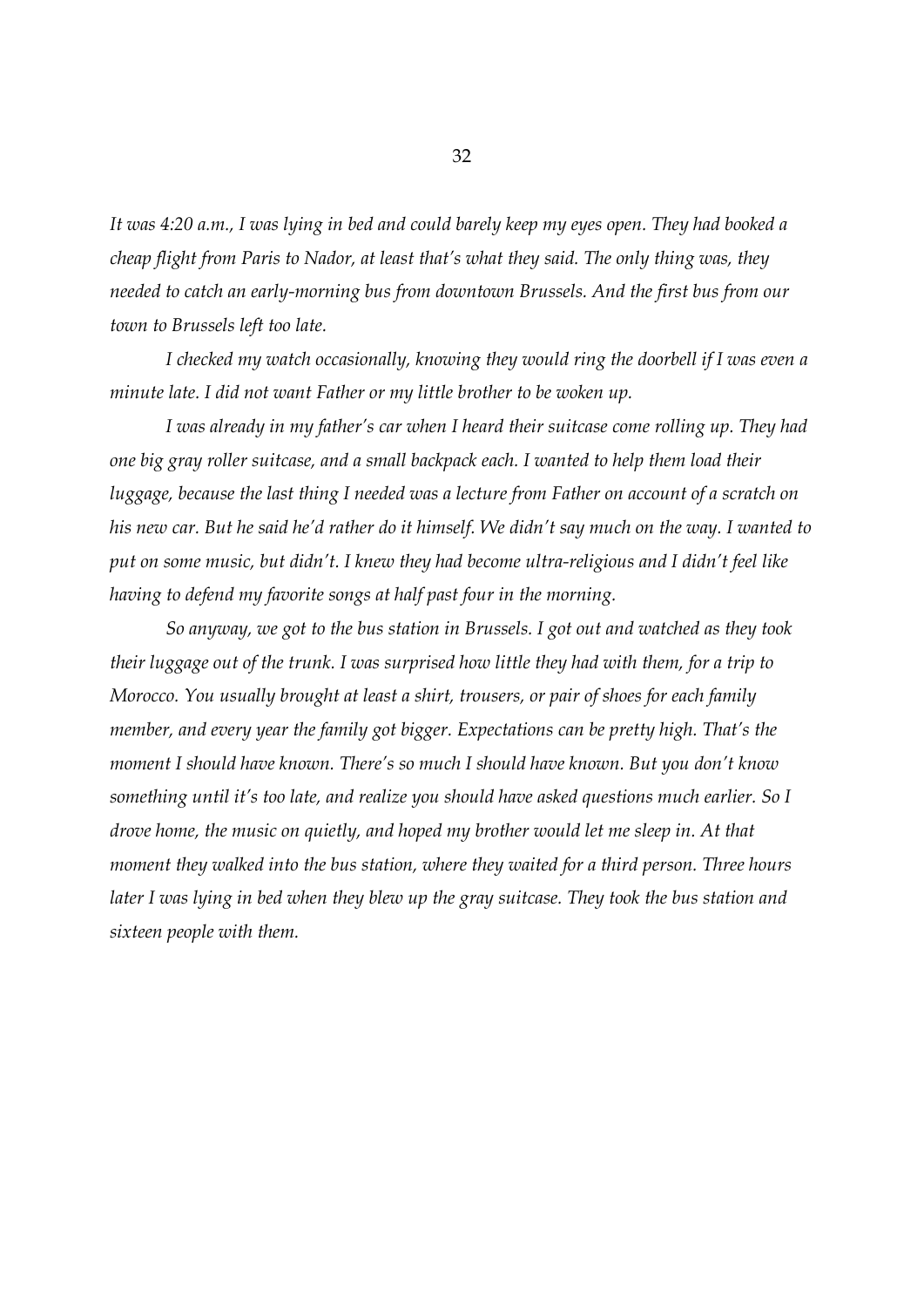## **Part 2: He**

37

The silence in the house feels different today. As though it's even quieter than usual. I roll onto my side, give myself a boost, and sit up cautiously. I think I know what it is. I push my feet into my slippers. It takes me a while to stand completely upright. Today I manage it on the third try.

I shuffle to the bathroom and listen as I look at the bathtub. I don't hear it anymore. The dripping. The faucet, it's no longer dripping. I go a few steps closer, bend over, and notice that a single droplet is clinging to the bathtub spout. And just stays there. My eyes well up. I wait. I sit down on the toilet seat lid and stare at the bathtub faucet. The silence is now ear-splitting. Her silence.

I gasp for breath, feel warmth trickle down my cheeks. I can't even cry properly anymore. My vocal cords are sore. Damn that faucet.

I hoist myself up by the handrail on the wall, begin the day, fill the sink with water. I hold my hands under the stream, wash them and rub the gold wedding ring a few times. It's still shiny. I fill my cupped hands with water and bring them to my face. But they're too slow, the water runs down my forearms and into my pajama sleeves. Then I comb my hair, letting my arm rest every few strokes. The toothbrush is propped in the cup, next to hers. I don't brush anymore, at least not regularly. Haven't in a while. I never much liked it but I knew she appreciated it. She had a way of getting me to do things without having to ask. Except for the leaky bathtub faucet: she didn't manage that in time.

My hand reaches for the banister. I breathe deeply a few times before heading down. I stop halfway. I think I've heard something upstairs, but I'm not sure. My breathing disrupts everything. I wait until I've caught my breath again. Now I'm sure. I hear it. Release. The fear that had me in a chokehold is gone. Droplets fall from the bathtub faucet.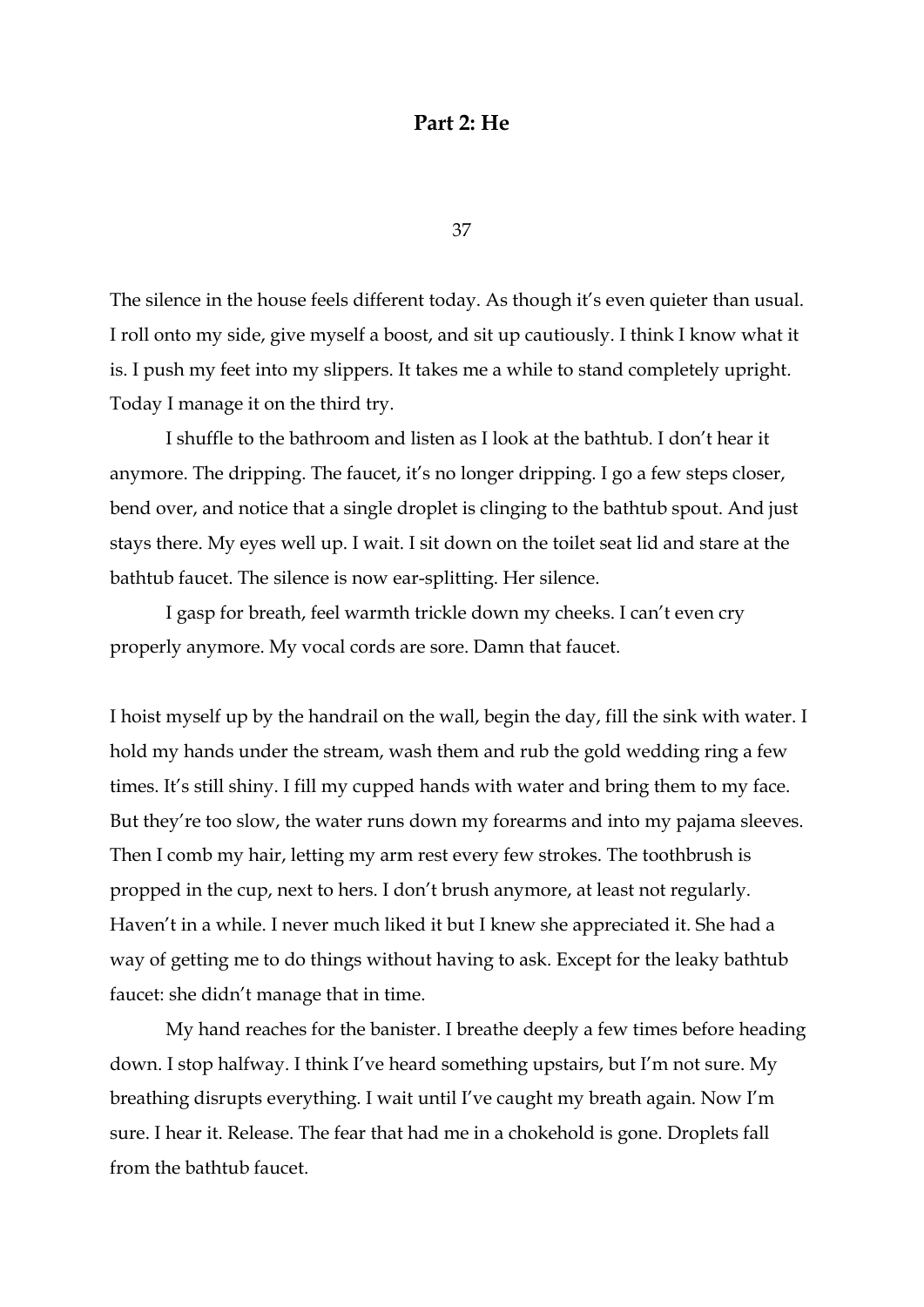A bit lighter now, I walk to the kitchen. I'm relieved. The bathtub tap is leaking. The droplets fall. I hear her ask when I'm going to finally fix that faucet. Comforted, I take some bread out of the freezer. She is still here.

44

The match will be starting soon. I've been ready to leave for a while now, my team scarf in hand, waiting for Hassan. I shuffle restlessly from the kitchen to the living room and back. He should have been here by now.

Being late is probably normal for them, but damn it, now it's starting to annoy me. I'll call Thomas later and tell him I want someone else. I want to get going, but I put it off for a minute, then another. The choice is simple: either I wait here and miss the beginning of the match, or I leave and have to pick up the groceries myself at Hassan's later.

I've never been late for a football match. Well, a few times, because of Maria. She always took her time getting ready. I would stand at the front door, doing my best to stifle my impatience. You could hear the hair dryer blowing upstairs. A persistent noise, it infuriated me, but at least then I could swear out loud without Maria hearing. Then it was quiet between us on the way to the playing field.

But then once we were there, sitting among all those people, cheering, swearing, and shouting, I would occasionally glance to the side. At her. What I saw, I'll never be able to explain to anyone. I couldn't even explain it to Maria, how much love I felt for her. And even if she spent way too much time up in the bathroom on Saturdays, I had the privilege of sitting next to her in the bleachers.

I look at the clock. Another fifteen minutes late. The match is about to start, but I try to contain my anger. I've got to stop being so grumpy. I should do what I should have done back then. I could have told her how pretty she looked, could have told her what a lucky dog I was.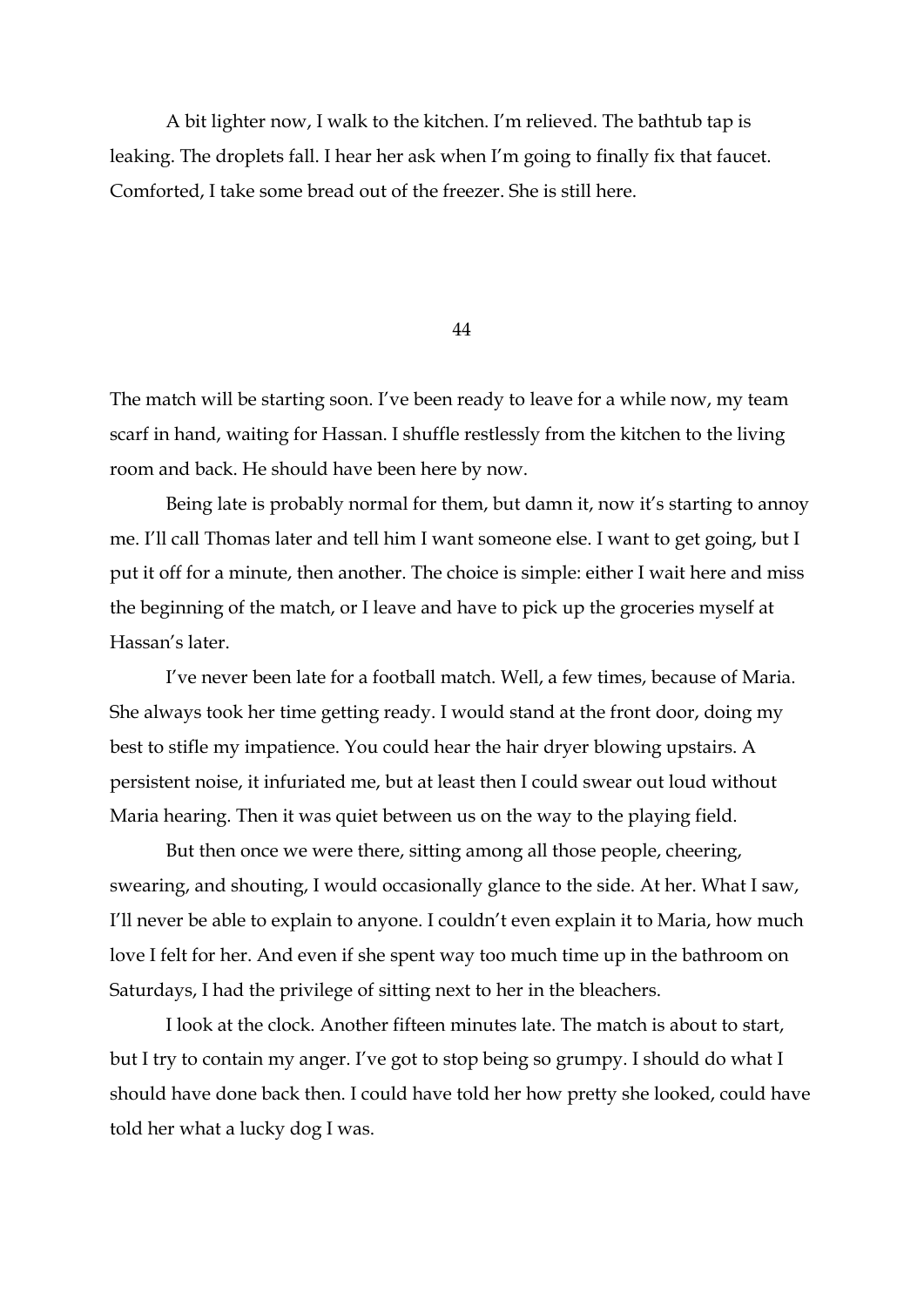They say grief is as deep as the love was. Some days I appreciate how lucky I was to have had Maria at my side for so long, and other days I think that if she hadn't been at my side for so long, missing her wouldn't be so hard. Every day I have to decide whether I'm grateful or angry, but the only damn thing I want is to have her back. That's what I want. And then I'll finally know how she reacts when she's the one who has to wait. I chuckle.

The doorbell slices through the silence. Hassan. A glance at the clock. I can still catch the second half. I just have to make sure we keep the small talk to a minimum. Albert's words suddenly resurface. D'you think Hassan knew about it? Am I spending my money on *them* now? The bell goes again. I walk to the door and turn the knob. I'm blinded by the autumn light.

All I see is a dark silhouette. My heart beats faster. I grasp the door frame for support. It's not Hassan. I look at the bag on the stoop. I recognize it. I've got dozens of them in my cupboard. It's definitely from Hassan's shop. I hear her say something. Her voice sounds soft. Too soft. She sounds genuinely friendly and warm. I try to look her in the eye, but I can't, partly because of my own confusion and partly because she's pulled her cap so low.

She waits and I wait. I try to stall, just to be sure, but actually I *am* sure. Not only do my eyes see it, every fiber in my body feels it.

It's her.

I turn and walk to the kitchen. I wonder why I let this happen, but I do it anyway. I hear the door close behind me. She steps inside. The day has arrived. I've always dreaded bumping into her in the neighborhood. But it's happening here, at home. The woman who took my wife from me is in my house.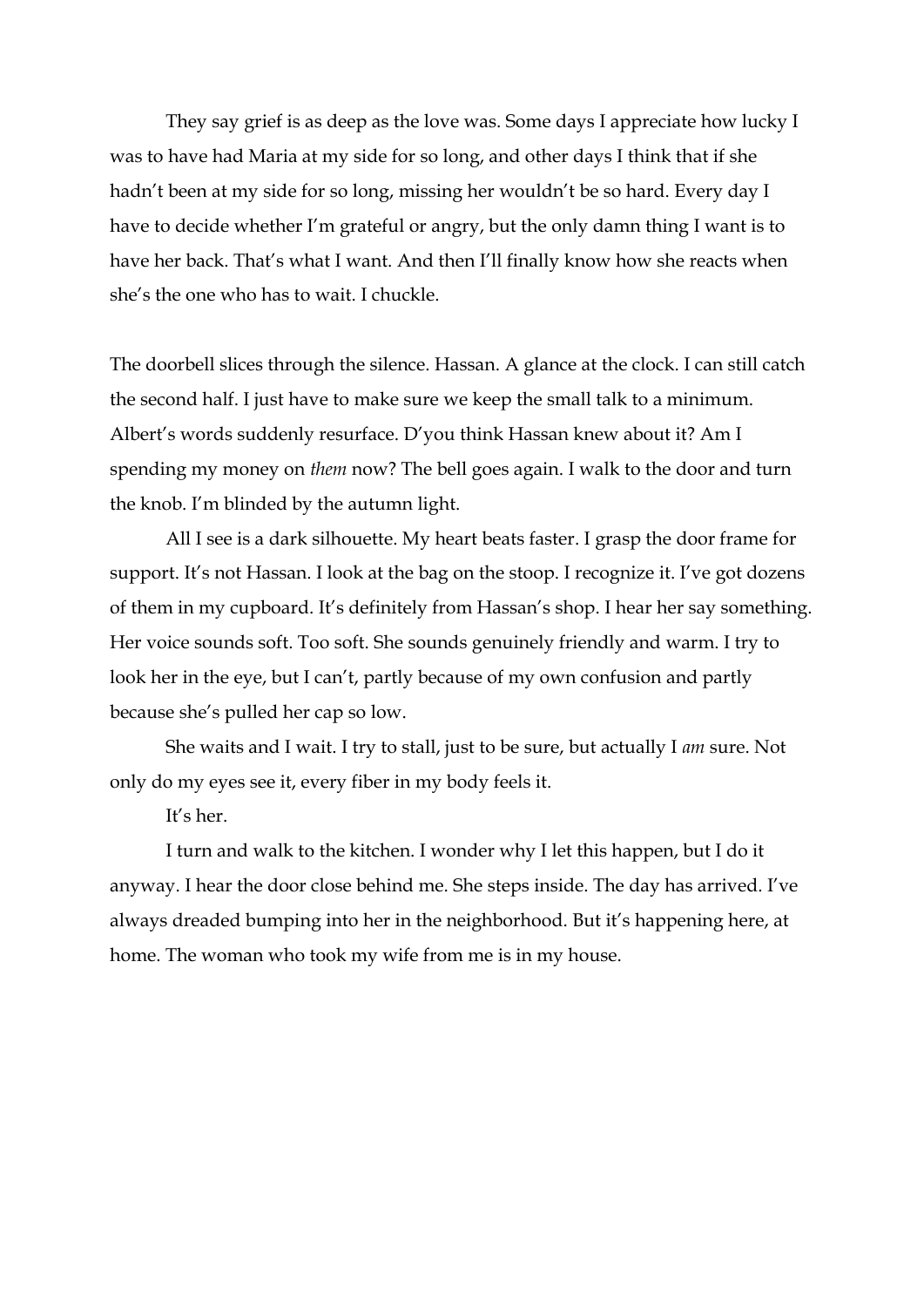## **Part 3: He & She**

45 Luc

It was bound to happen one day. After the rage that life resumed and Death didn't take me with him, after the condolence calls and cards, after the days of national mourning, after the politicians' speeches, after the songs and the books that came out, I read that there were questions about her role.

I didn't hear the blast, but I did have to hear that we were somehow also responsible for the attack. That their people churn out this kind of talk is one thing, but our *own* folk?

I knew she didn't live far from here. I knew she was a young woman. I knew there were doubts about her part in it. There's always doubts about them. You never know when they mean it. One minute they're on our side, then the next minute they're not.

Only thing is, I didn't know she was back. Maybe I shouldn't have sworn off watching the news. But those talking heads on TV, they didn't take us into account.

I don't think she knows where she is. If that's so, then it's true what they say about her. That she looks like you can trust her, but meanwhile… I hear her set the bag down behind me. I hear the clank of my jars of peas and carrots. This is no mistake. These are my groceries. Suddenly I hear her ask if I want help putting the shopping away. I don't know what to answer, so I don't.

Then I see how she unfolds a slip of paper. She asks me to sign it. Says it's proof of delivery. For Hassan and the home care people. I open a drawer. And another. And another. As long as I keep busy with something. I see a ballpoint pen lying on the counter and reach for it. When I turn around, she's standing next to her chair.

The nerve. I walk over to the table. Now her hand is resting on the chair back. I look from my hand to her neck. My younger self could ram this pen straight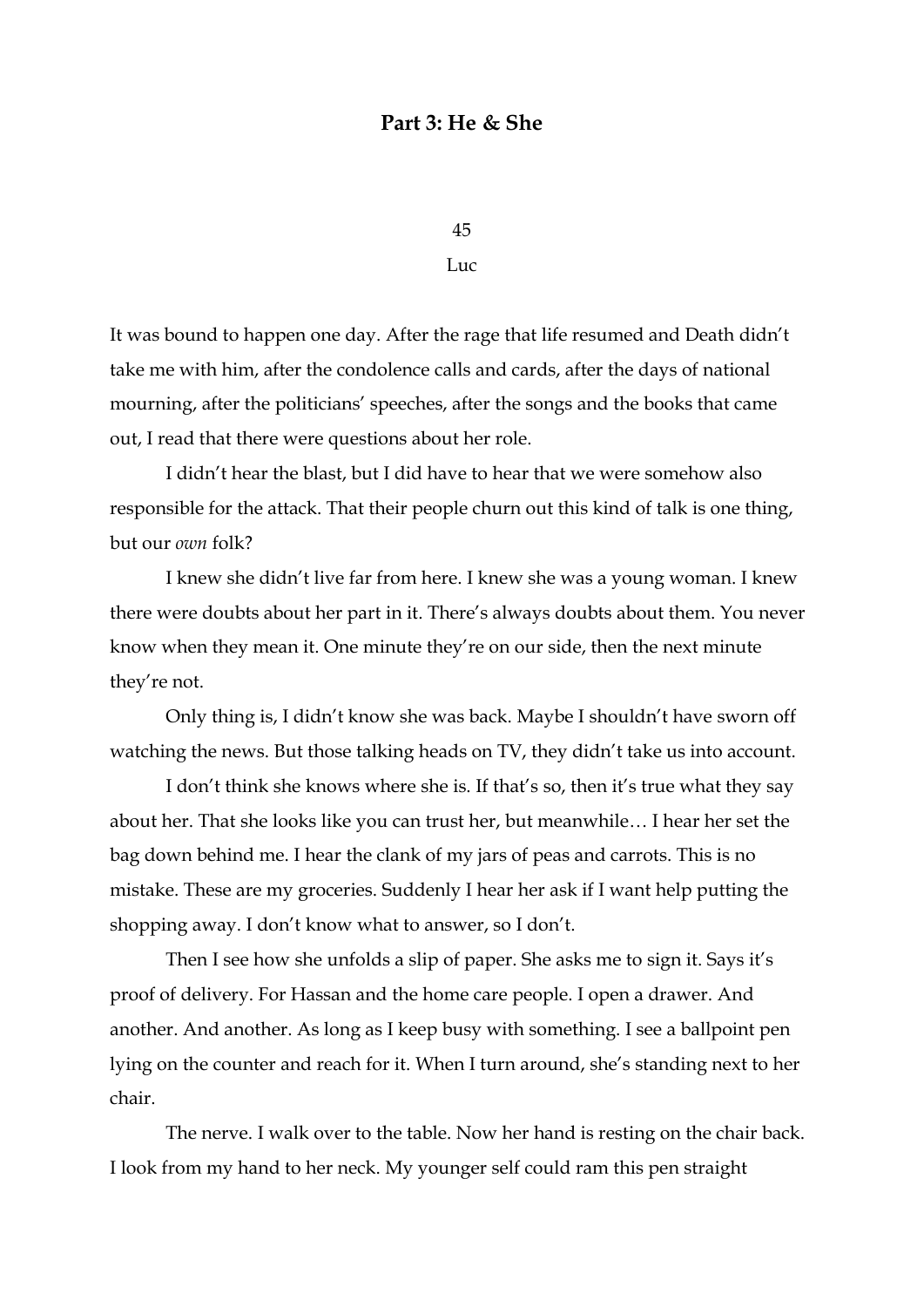through her throat. It's worth a try. I look at the slip of paper on the table, the receipt for the groceries. I couldn't care less whether it's right or not.

I pretend to read what's on the paper. It's now or never. I grasp the pen tightly. She stands there, quietly, calmly, meek as a lamb. I hear her say I'm to sign at the bottom. She points to a dotted line. She has a soft voice, it would be a nice reading voice. But I mustn't get carried away by her voice. My anger has to stay sharp.

I tried to bring Maria back to the table, but I can't. I can hardly even picture her face, damn it. Look at that, her filthy hands resting on Maria's chair again. I sign on the dotted line and righten myself. Slower than I'd like. But on the way to her face, where I hope to stab the pen, I see her wrist. Part of it. Thick scars peek out from under the sleeve of her jacket. Some of them parallel, a couple of crisscrossing ones. I see a first, a second, a third, and then I realize there's no point in counting any further. It raises a thought. A question. But I don't want that. Her darkness is not my darkness. I stare at the scars for too long. She catches me and quickly tugs down her sleeves. She still won't look me in the eye. Could she know who I am? Hasn't she finished yet? She takes the slip of paper from the table and nods politely. She thanks me. The she-devil. Humiliates me in my own house.

One last time I think, it's now or never. I scream at her, as loudly as I can, but I know it sounds far too quiet. My mouth can't take the explosion. The words come charging out so fast that I don't understand them myself anymore. I shout with all the venom and malice I can muster. That she should get the hell out. That she should go back to her own country. I do everything I can to befoul that friendly face and that gentle voice of hers. My screaming chases her away. I hear the front door slam shut.

It's quiet again.

Panting, I look at her chair. I pant and look at the clock. My panting persists. I take my scarf and my coat and walk to the door.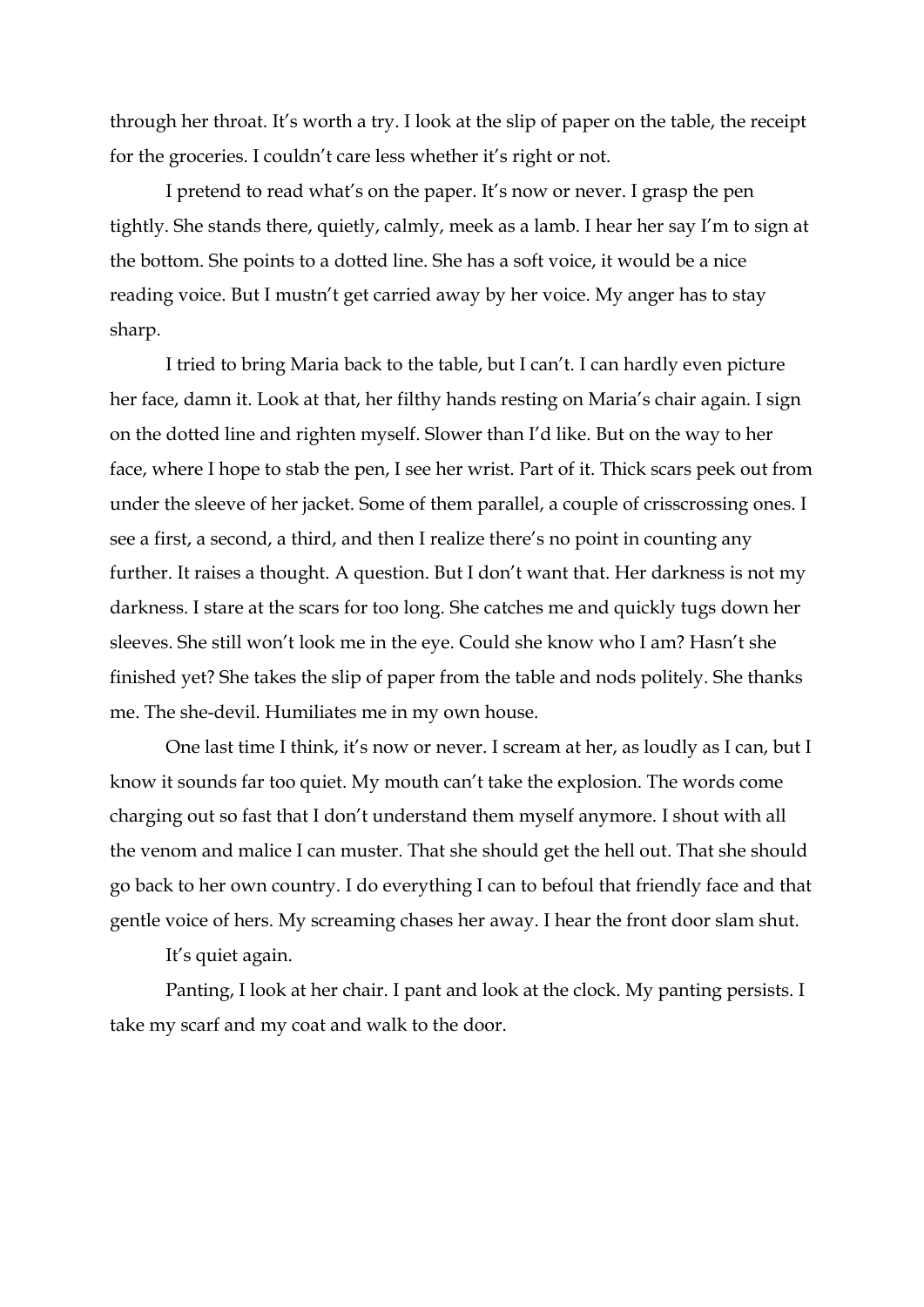#### […]

Look at her sitting there in Maria's chair, see how she looks at me and smiles, unperturbed.

All I can think about is the smack I want to give her. The monster. She's going to break me. I feel it. She'll win this game. I realize I do not want this. That I don't care why my wife liked to go drink tea with them across the street. That I don't care how their tea tastes. That my asking her to make tea is not actually a request, it's just rage looking for a polite way out. She says we have to wait a moment, so the sugar can melt. She takes a glass, fills it, and then pours the tea back into the pot. She repeats this a few times. I don't get this game at all. Just pour the goddamn cup of tea. Now she pours out just a few splashes, tastes it. Ear-splitting slurps of hot tea. Why does she enjoy this? Why does she have the right to enjoy?

She pours me a glass, then one for herself. I don't need anything from her. No help, no answers, no groceries, no tea. She smiles at me and waits for me to taste it. I wrap my fingers around the hot glass. My hand becomes hotter and hotter. It burns. I'd like to throw the tea in her face, but I know my arm will refuse. I want her to feel pain the way I feel pain. I want it to burn her the way it burns inside me.

So I finally say what needs to be said. It's the only bullet I have left, and I fire it at her.

'I know who you are.'

Luc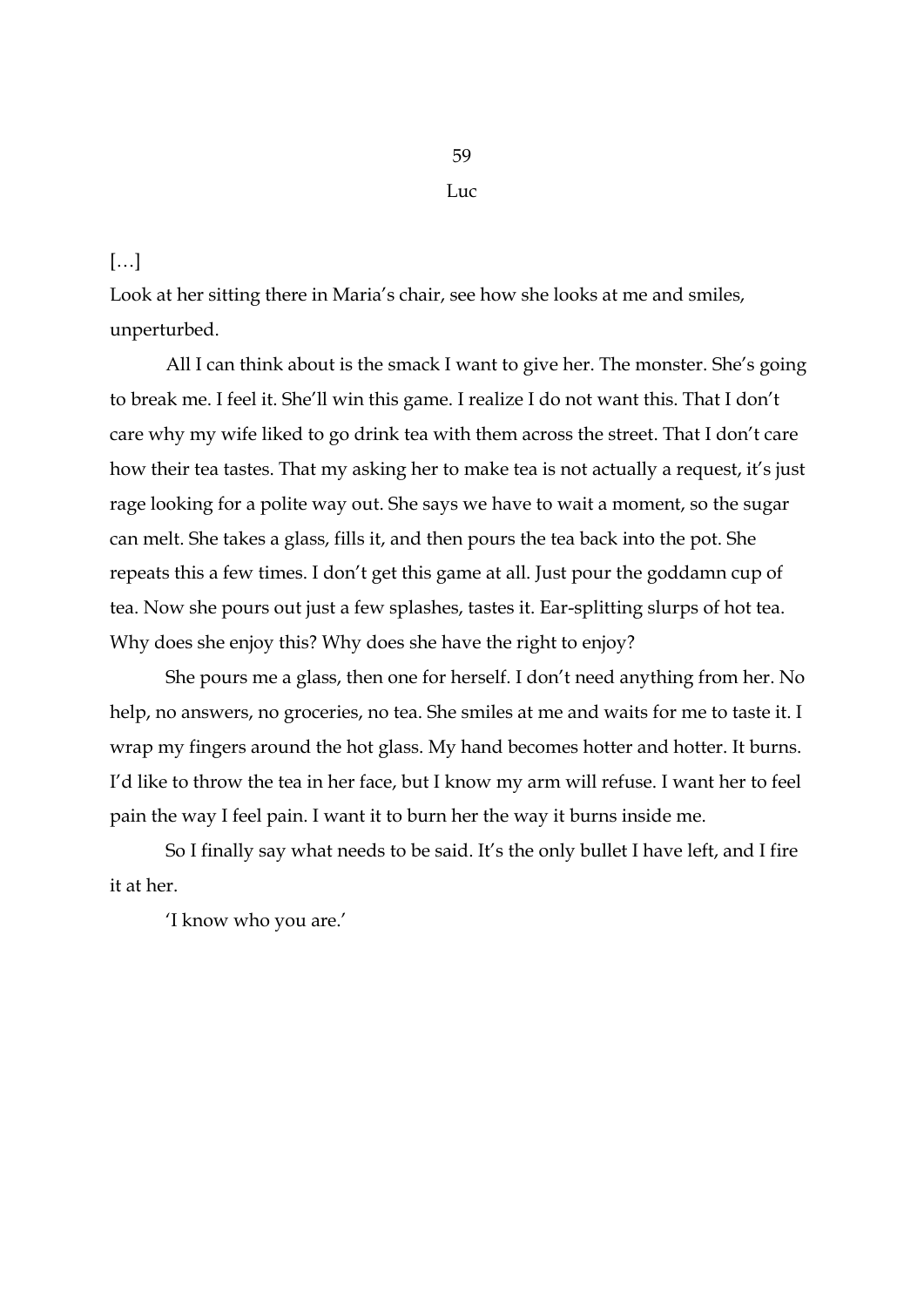#### Luc

70

She's right on time. She smiles as soon as she sees me, and as I walk with her from the front door to the kitchen, she asks how I'm doing.

I shrug my shoulders, I don't really know.

Then she politely asks if she can start on the tea. She takes off her jacket and fills the kettle with water. The bag with the bunch of mint leaves is already lying on the counter.

I look at the clock. 22:34.

At 22:41 she sits down across from me and fills the glasses. First mine, then hers.

'It's good.'

'Really?'

'Have you been practicing?'

'No, not really, or yes, I've been making tea at home a lot the past few days.'

'It's better than the last time.'

'Thank you.'

'You seem surprised that I like it.'

'A bit. Maybe it's because I compare it with my mother's. Nothing beats Mama's tea.'

'What does she think of it?'

'Who, Mama?'

'Yes.'

'If she were still here, she'd say it wasn't good enough yet.'

'Then it's not good enough, I guess.'

'Yes.'

I take another sip. 'Is your mother dead?'

'Eight years ago. She had cancer.'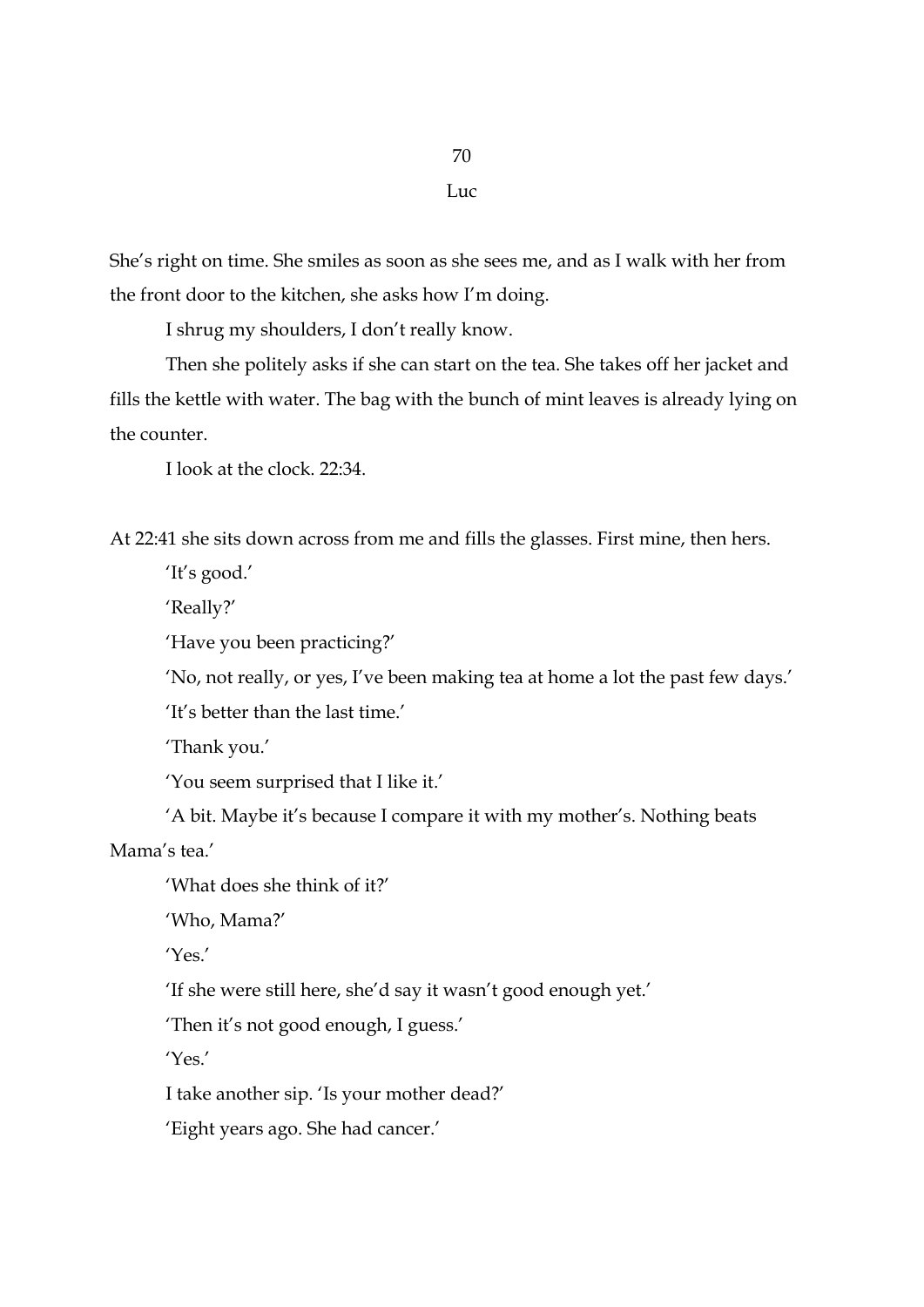'Oh, right. Sorry to hear that.' I clear my throat. 'And your brother? Will he break the record?'

'He says he will. He's on his way.'

'I'm sure he'll do it. He's good.'

'How do you know? Have you seen him play?'

'I was early for the first string's match and saw him in action. At least, I

assume it was him.'

'I didn't know you were a football fan.'

'I'm just curious to see who's going to break my record.'

'Your record?'

'Yes, mine. Forty-three goals. In 1965.'

'Really?'

'Can't an old man be an ex-champion?'

'Eh. . . of course. I mean: what a coincidence. My brother won't believe it when I tell him I've met you. That I know who you are.'

*You don't know who I am, Soumia.*

'Do you mind if I ask you something?'

'Depends.'

'If you see him sometime on the football field. Would you give him some encouragement? Say he's on the right track? I think it would mean a lot to him. He's going through a rough patch right now.'

'Oh?'

'You see, I'm his sister and that causes him trouble at school and at football. They call him a terrorist.'

I nod.

'That's really kind of you. By the way, I'm glad Home Care needs help again. I thought I wouldn't see you anymore.'

'Pour us another glass?'

'Sure.'